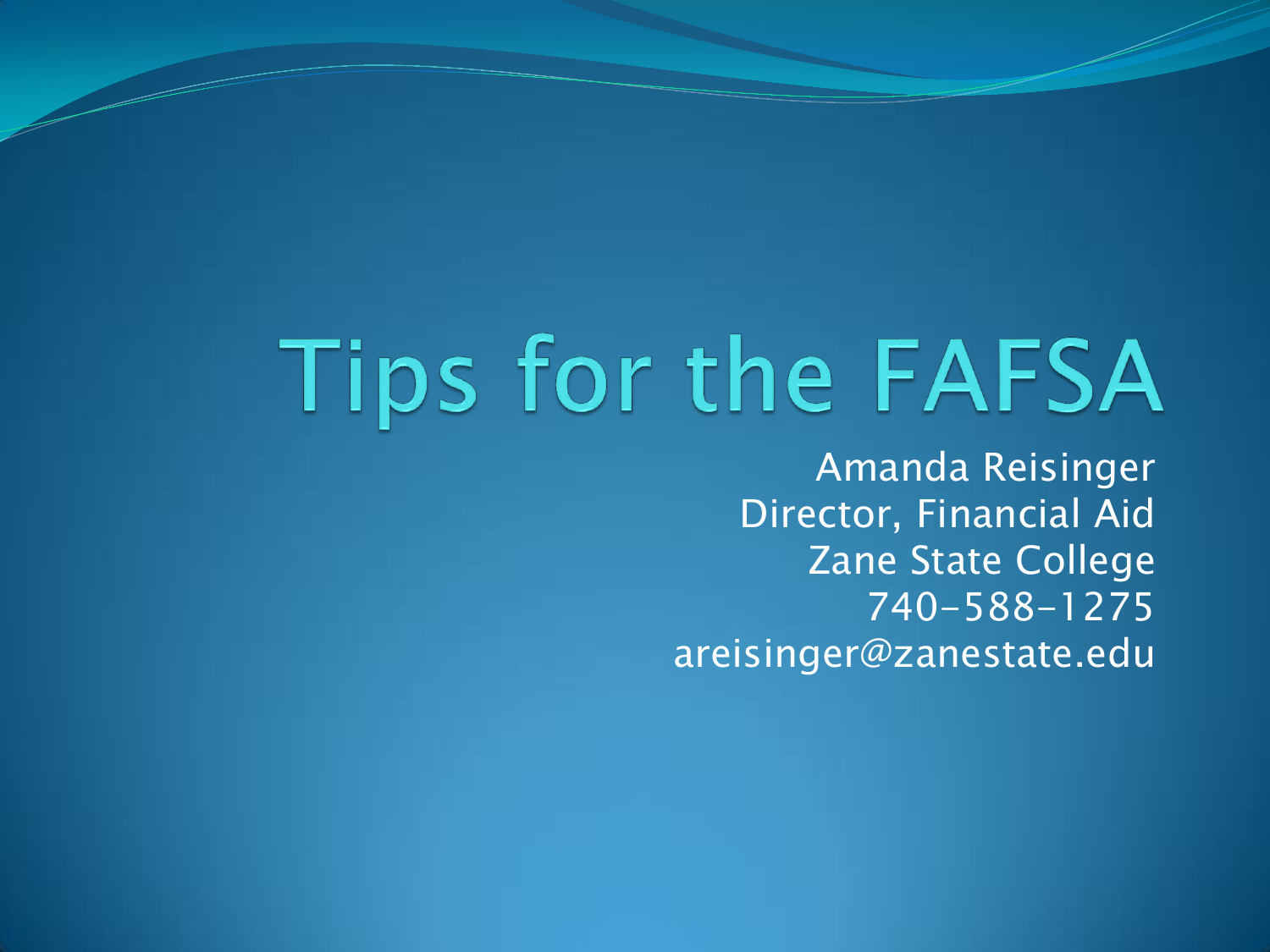## www.fafsa.gov



Information on college costs, graduation, and postcollege earnings.

. The IRS Data Retrieval Tool will remain unavailable for the 2017-2018 FAFSA form.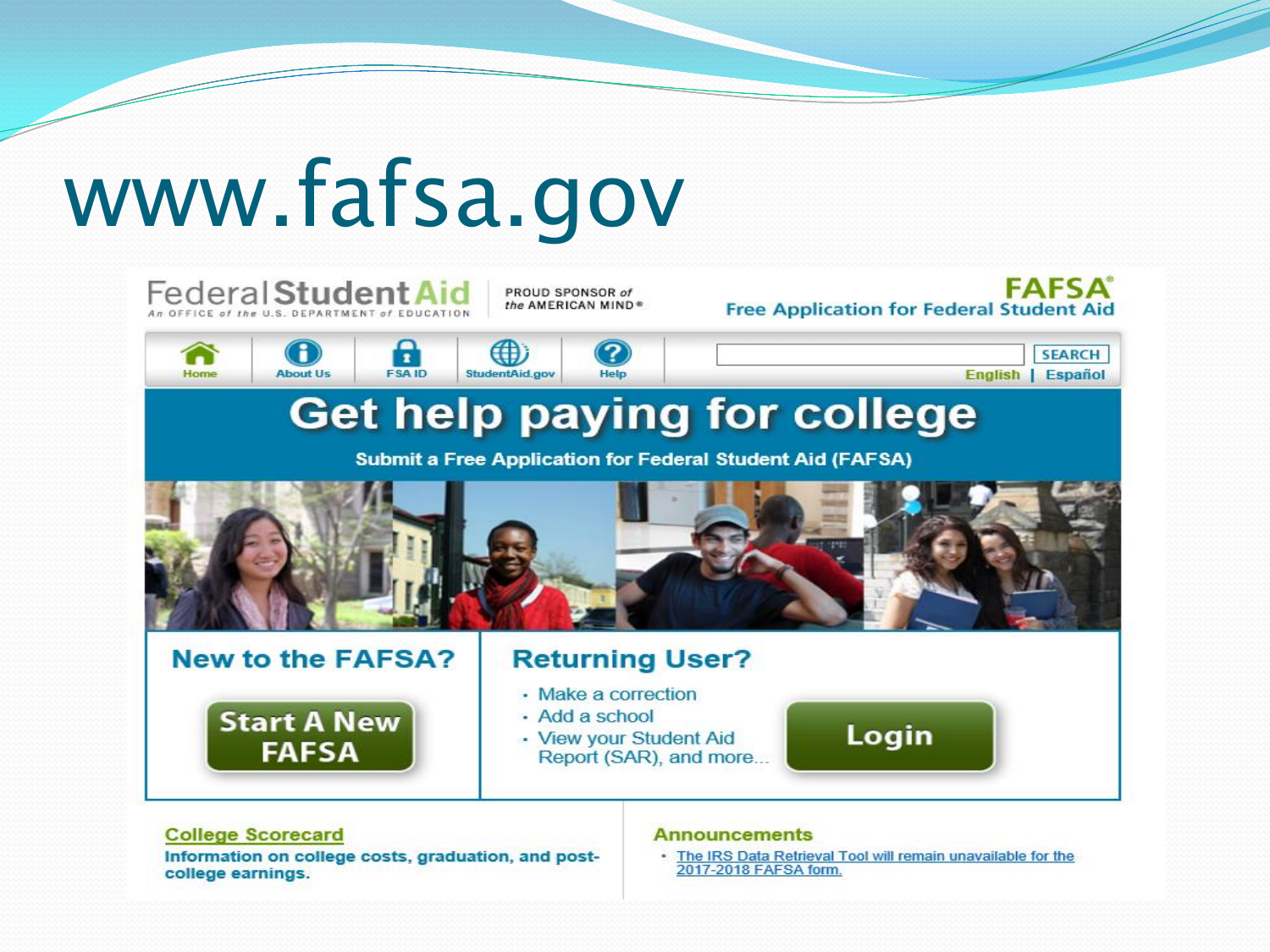## Website Tips

- Click on "Start A New FAFSA"
- Click on "Enter Students FSA ID" or "student's information"
- Choose what year you are filing for (seniors will chose the 2018-2019 year)
- Chose Renewal or New FAFSA
- Create a save key (only you will know this)
- Now you will begin entering demographic information. (Don't forget your middle initial)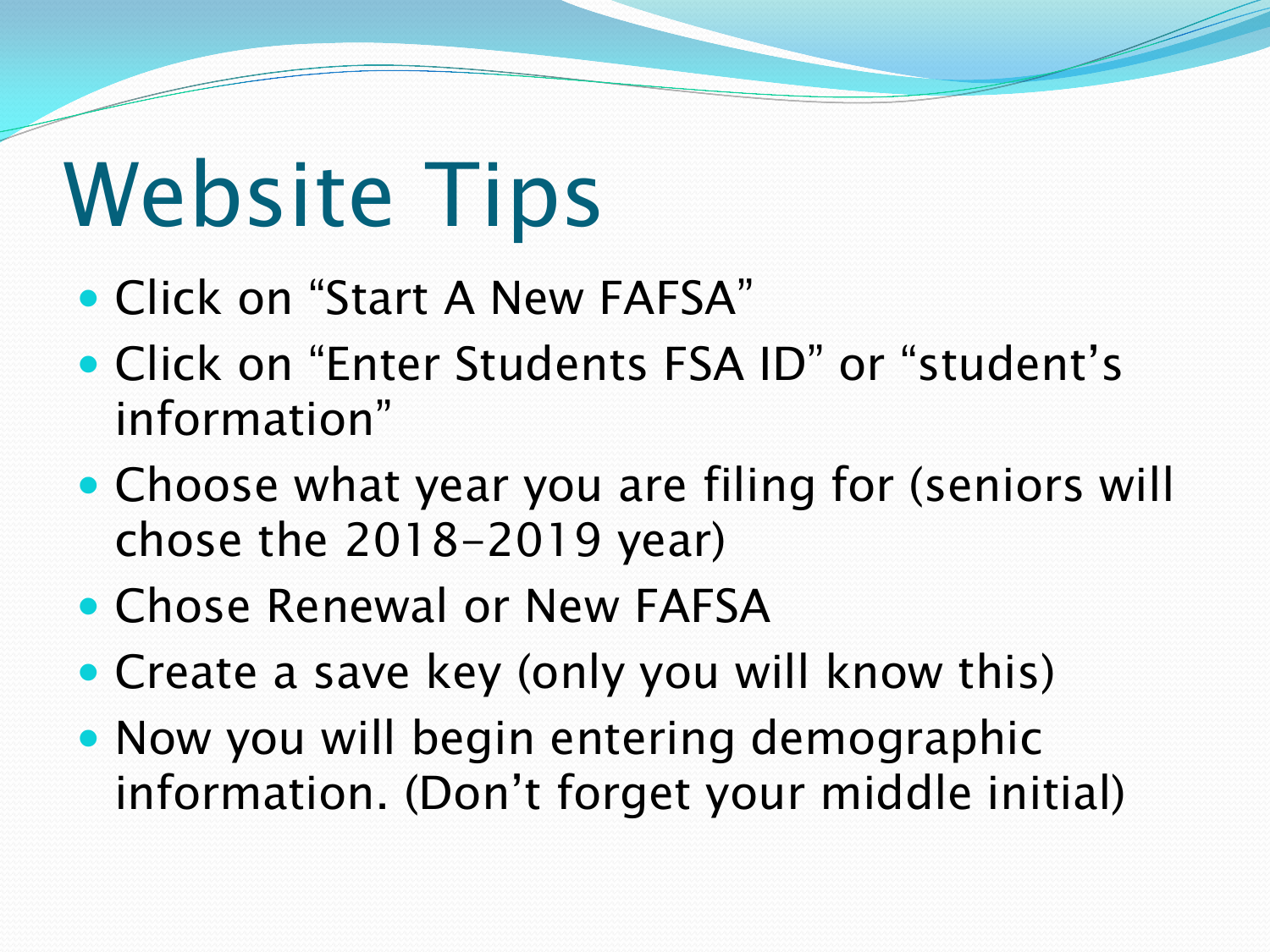### Tips Continued…

- Enter email if you have one that you check often. If you don't check your email, don't list one.
- Once you enter email on website every communication from FAFSA will come to that email on record.
- Make sure you answer every question, especially Federal Work Study question and high school diploma/GED question. (It asks you to list what high school you graduated from)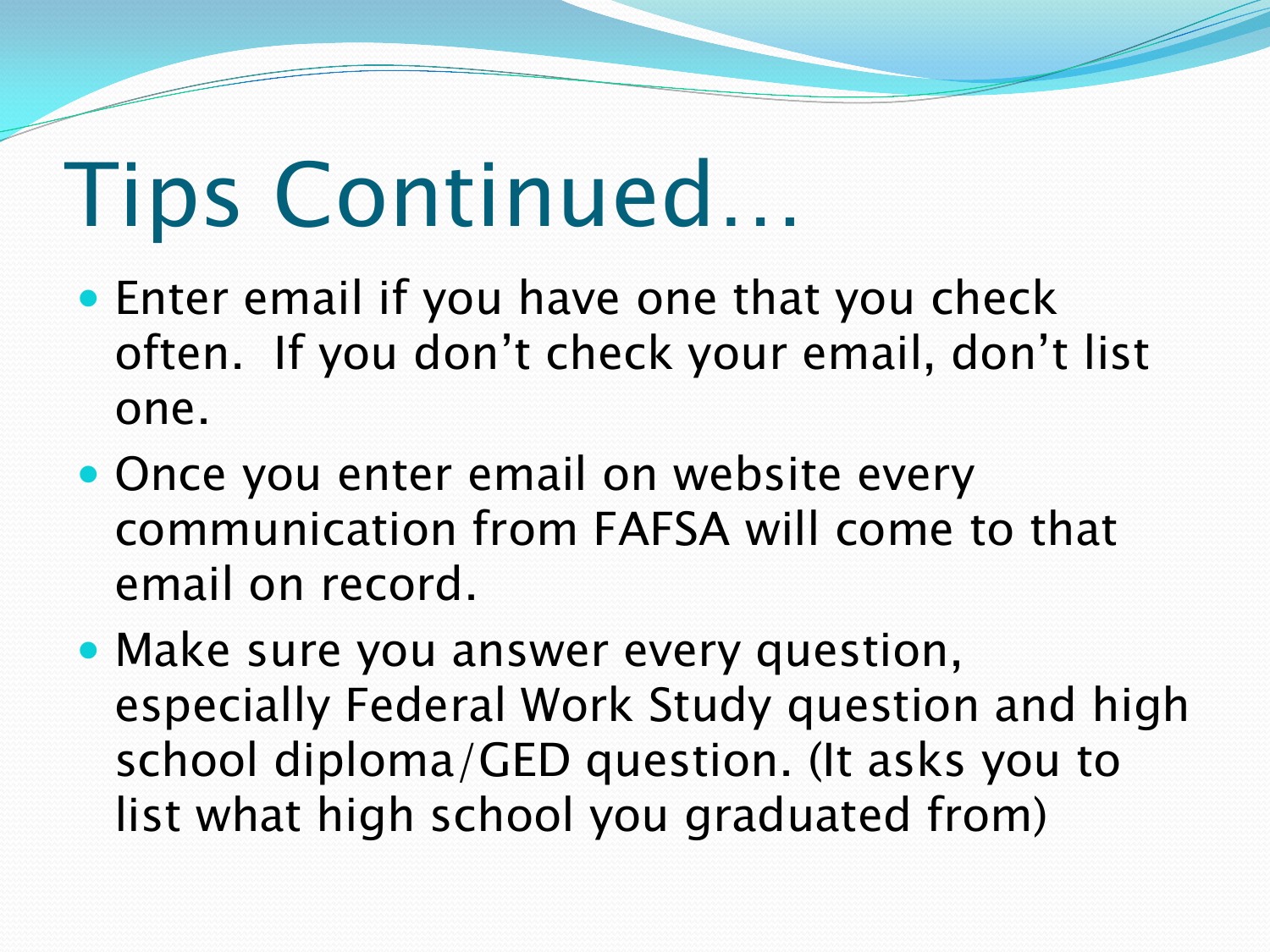## Tips Continued…

- Must answer drug conviction question.
- **Answer Dependency Questions** 
	- Were you born before Jan 1, 1995? (date rolls every year)
	- Are you working on a master's or doctorate?
	- As of today, are you married?
	- Do you have children that receive more than 50% support from you?
	- Dependents other than child/spouse that receive more than 50% support from you?
	- Are both parents deceased, or were you ward of court at any time since the age of 13?
	- Are you currently serving Active Duty or are you veteran?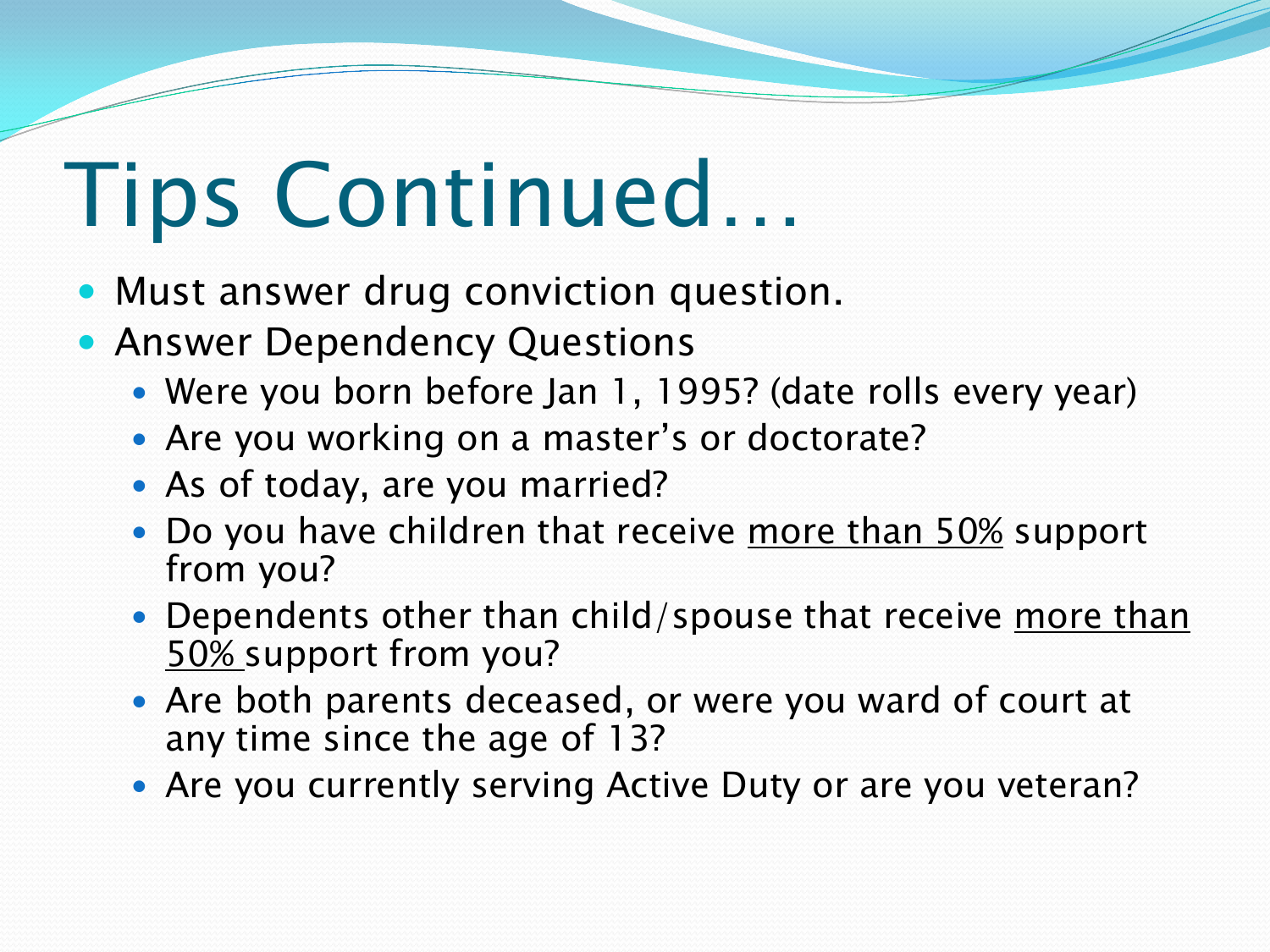## Tips Continued…

- More Dependency Questions:
	- Are/were you or were you an emancipated minor?
	- Are/were you in a legal guardianship situation?
	- At any time were you considered homeless by either a school district homeless liaison, director of an emergency shelter, or director of a runaway or homeless youth basic center?
	- If all of these answers are no, you are DEPENDENT.
	- If you are unable to provide parental information for some other reason contact FA Office.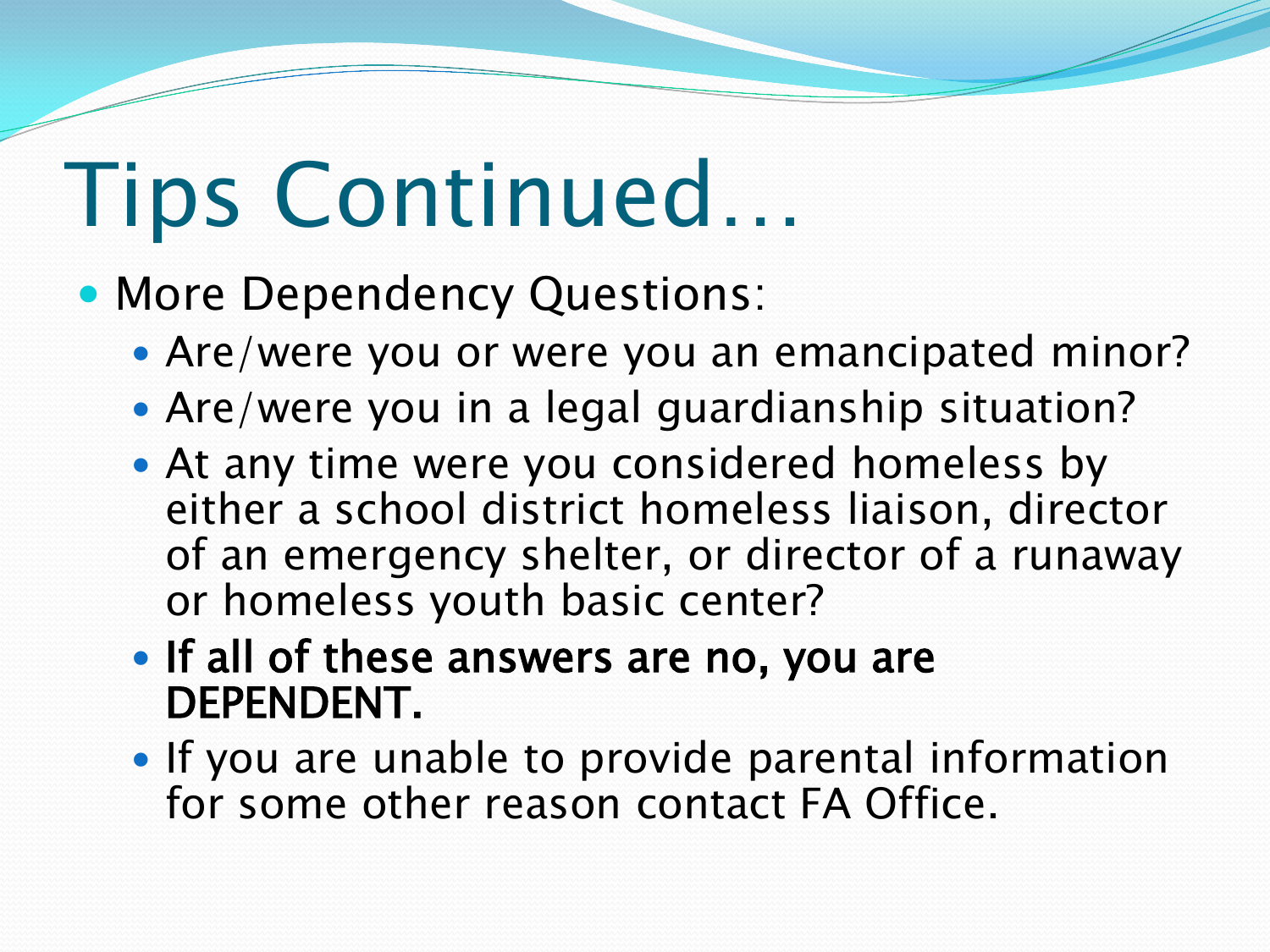## Parent's Information

- Move on to Parent's Information (Use IRS Data Match)
- Parents are either mom/dad, mom/stepdad, dad/stepmom, or adopted parents.
	- Mom & dad info used if live together but not married.
- Grandparents, foster parents, and legal guardians are not "parents" on FAFSA *unless* they have legally adopted you.
- If parents are divorced use the information of the parent that supports you most, must use step parent info if mom or dad are remarried.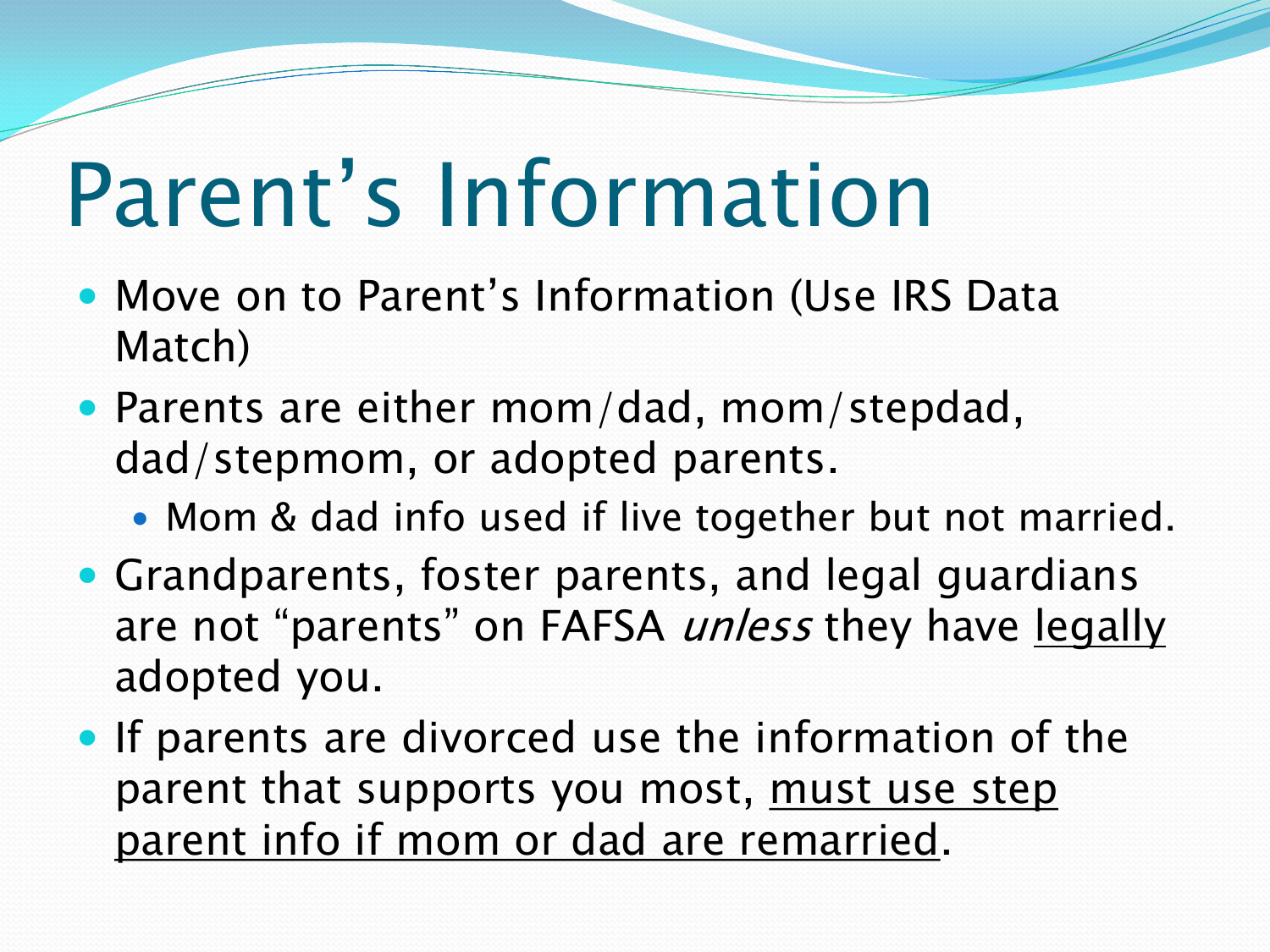## Household Information

- Number in parents household includes, student, parent and any other people in house that parents support more than 50%.
- Include other siblings that are in college if parent had to put their info on that student's FAFSA as well, even if they don't live in house while at college.
- Number in college includes students, not parents.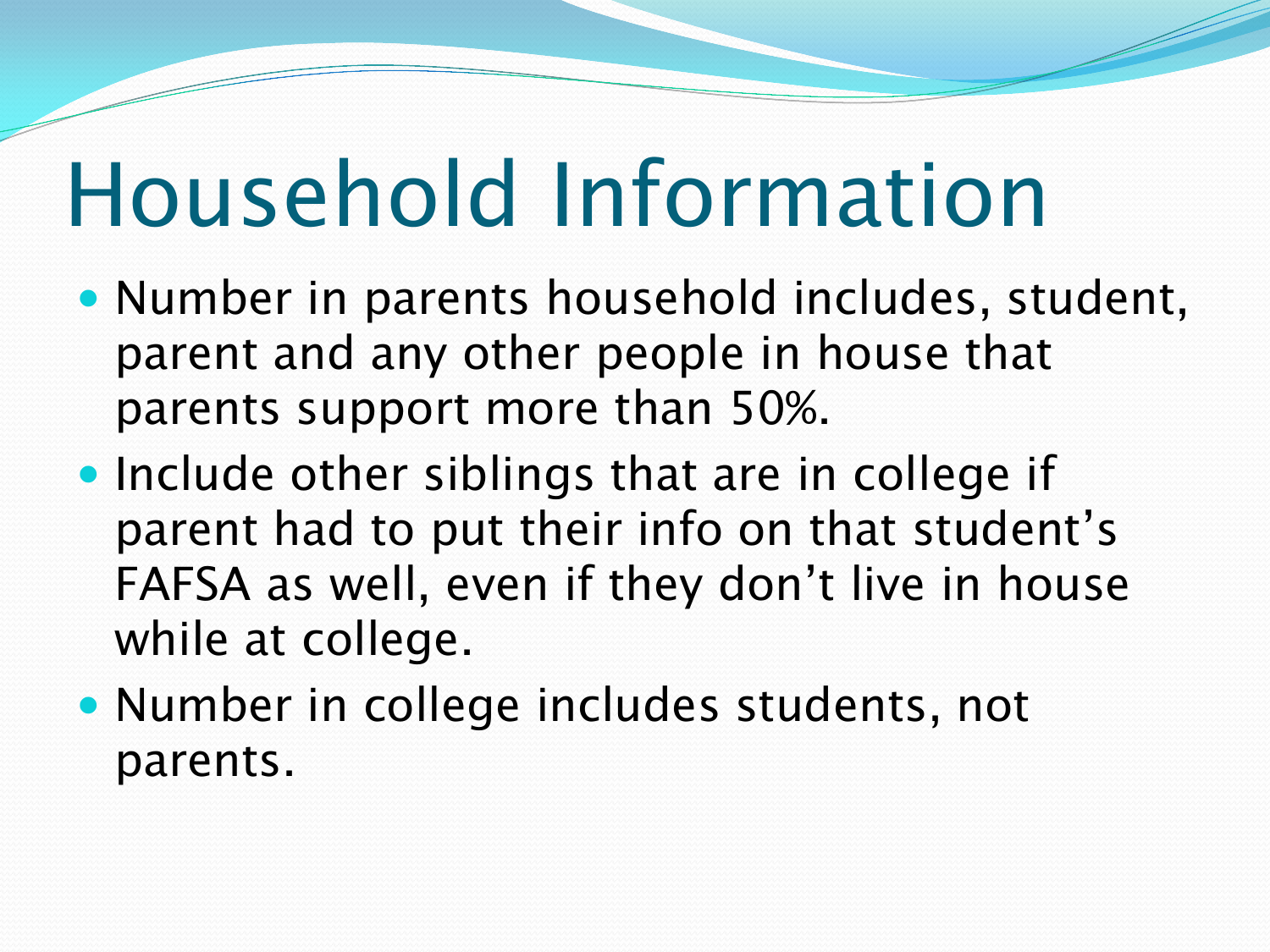#### Asset Information

- Cash, Savings, and Checking Balances
- Investments/real estate include any investments that are NOT reserved for retirement, CD's, stocks, bonds, mutual funds, 529 college savings plans, refund value of 529 prepaid tuition plans, real estate that you do not live on or in.
- Do NOT include your home or family farm if you live in the home, on the land, or on the farm.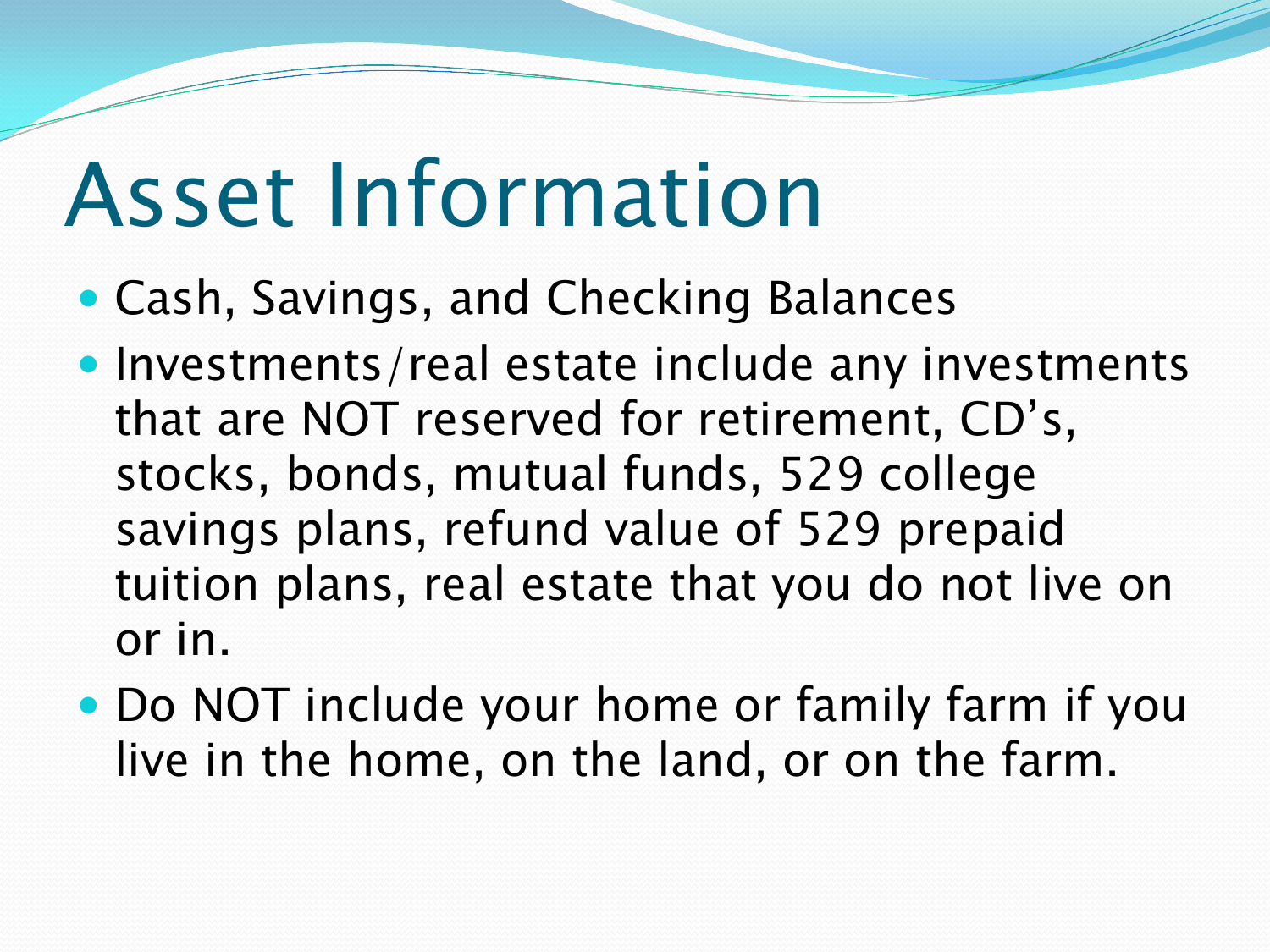#### Assets Continued…

- Only include farm value that is a large investment farm.
- Only include family owned business value if the business employs more than 100 employees.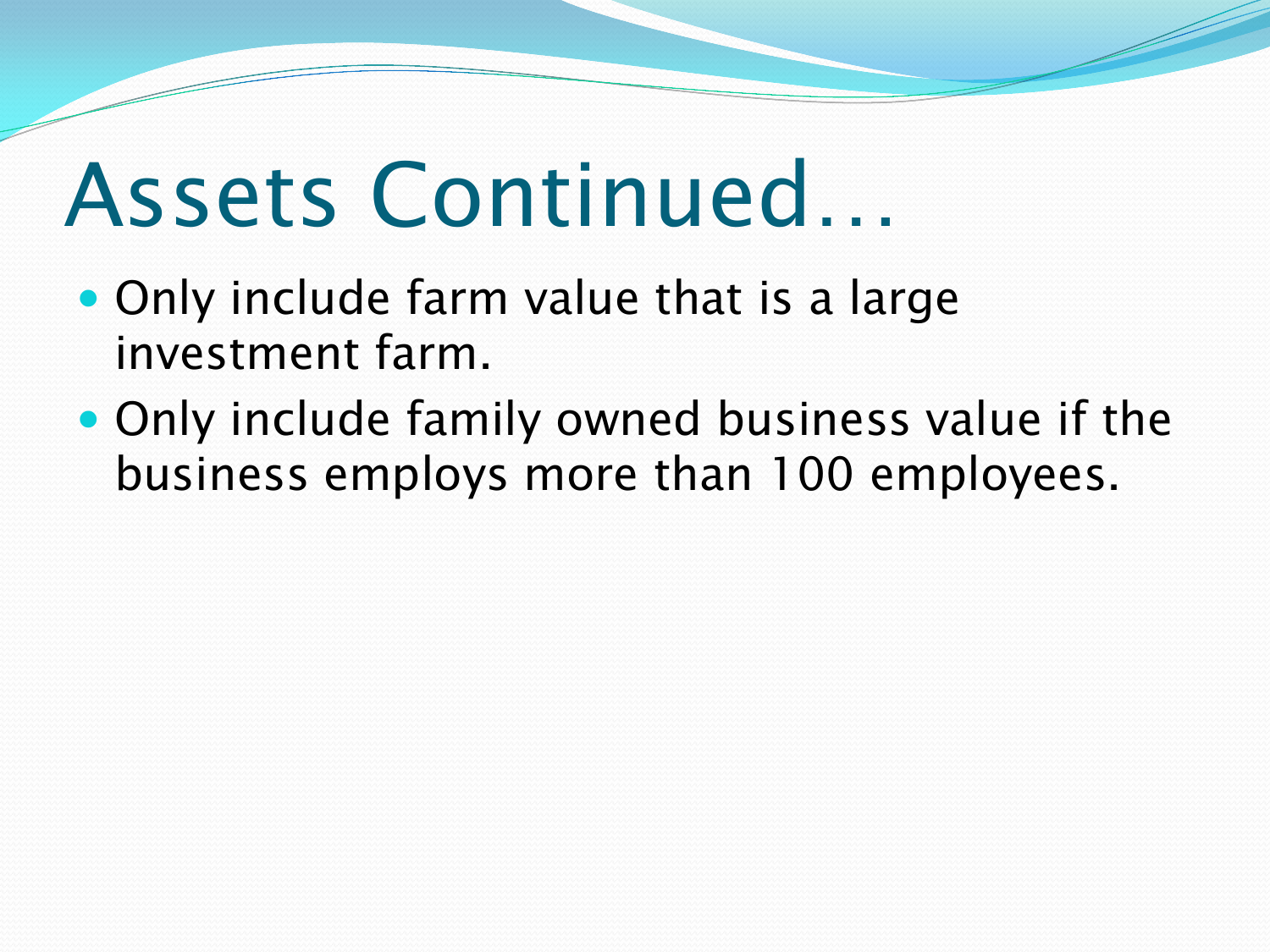## Student/School Info

- Continue to enter student's tax information, assets, etc. (Use IRS Data Match)
- The questions will mostly be the same that were asked on the parent section.
- Enter School Codes, if you don't know the codes, you are able to search for them online.
- Enter housing plan for each school you enter.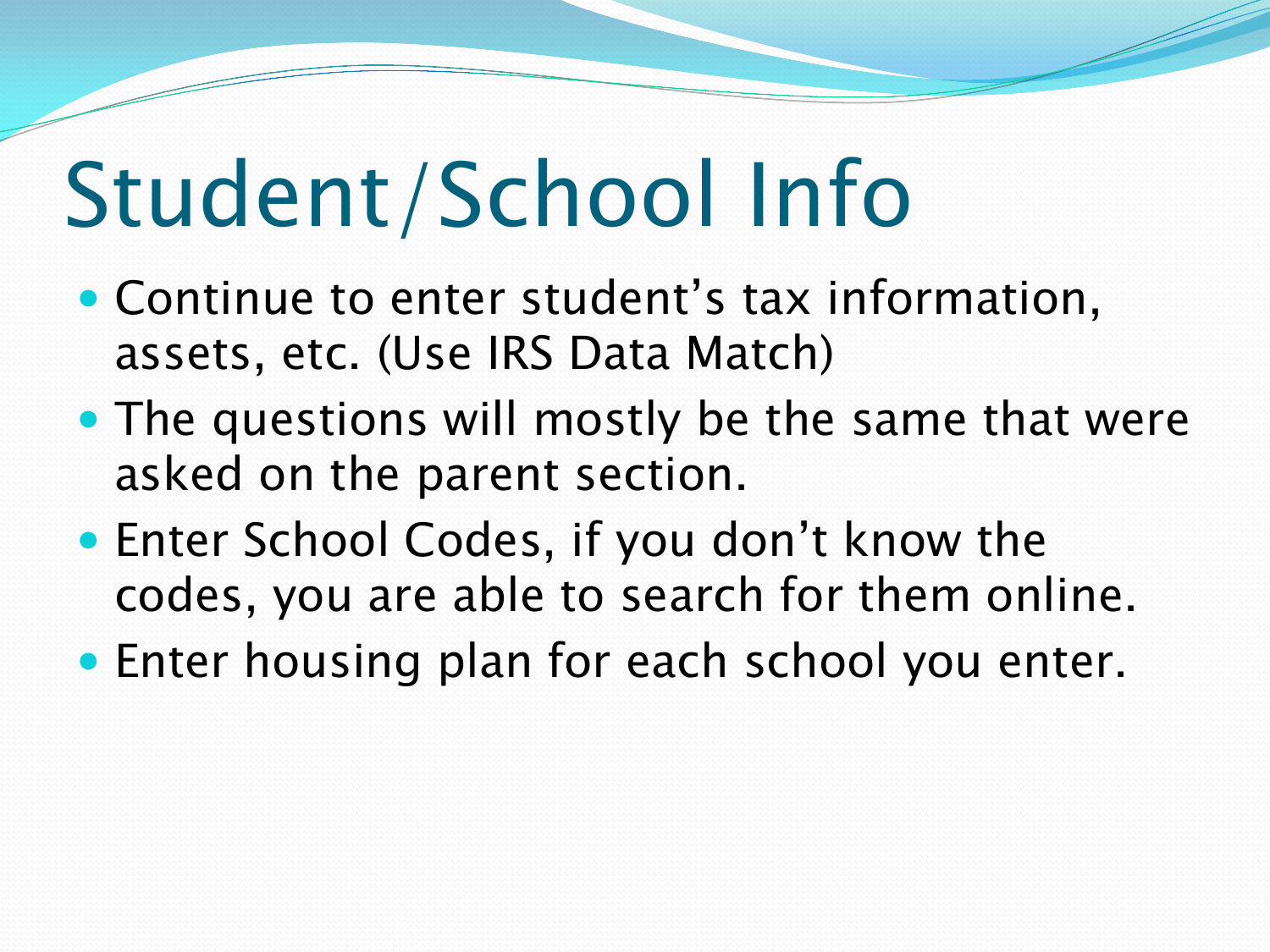## Finishing Up….

- You will need to enter your FSA ID now, and also click on "I agree" where it has the terms and conditions of the FAFSA.
- If you don't have an FSA ID there is a link to apply for one, or to click if you forget it.
- One parent also needs a FSA ID, so either have it before, or apply while completing the FAFSA.
	- You MUST have a FSA ID to do the IRS Data Retrieval Tool.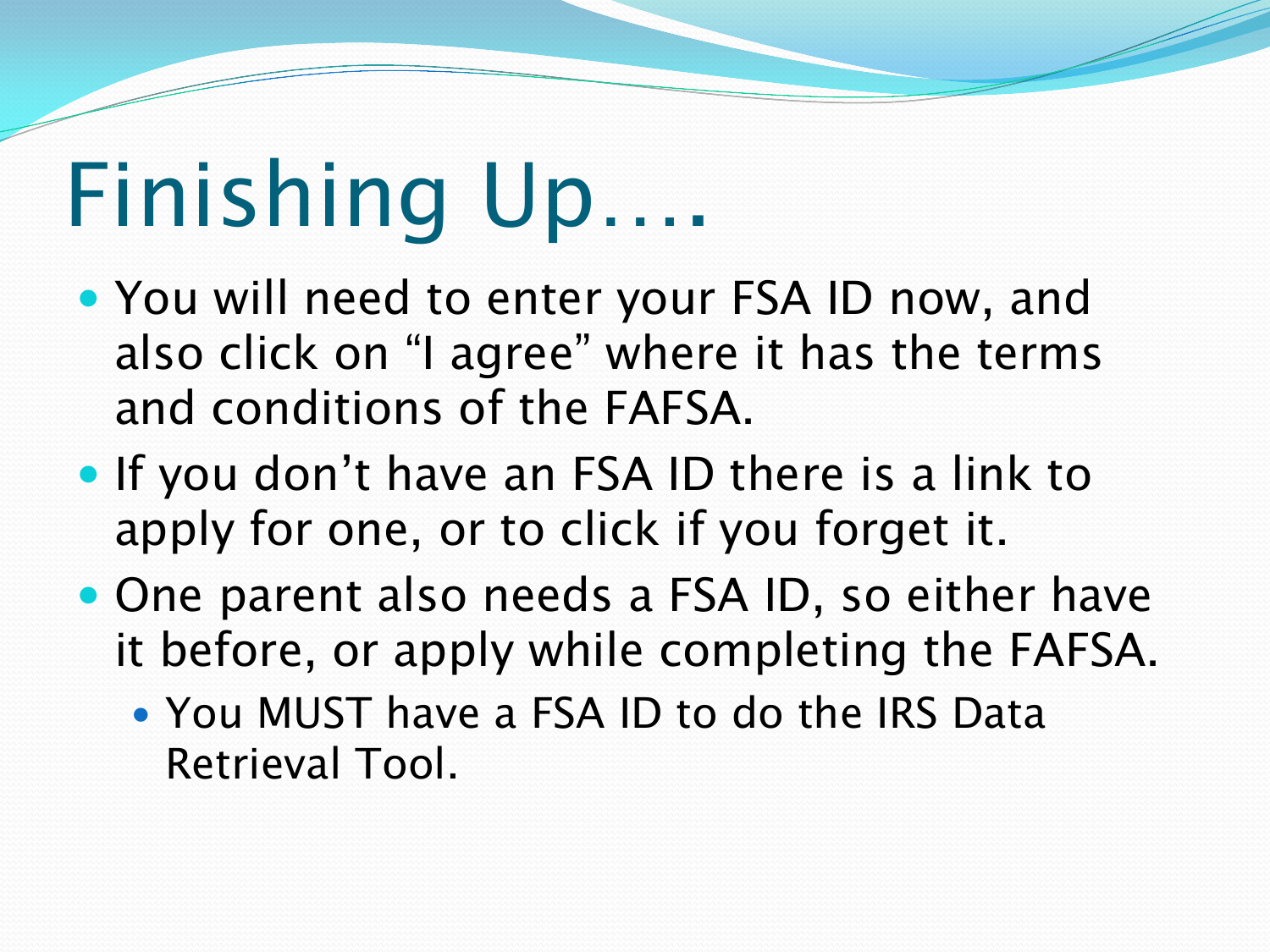## Almost Done!

- Once you have entered FSA ID's...
- Then you may submit!
- Once you have submitted, you are done!
- You may print your confirmation page.
- You will receive results to your email if you provided one, or by mail if you didn't.
- After FAFSA sends results, you will then receive something from your school.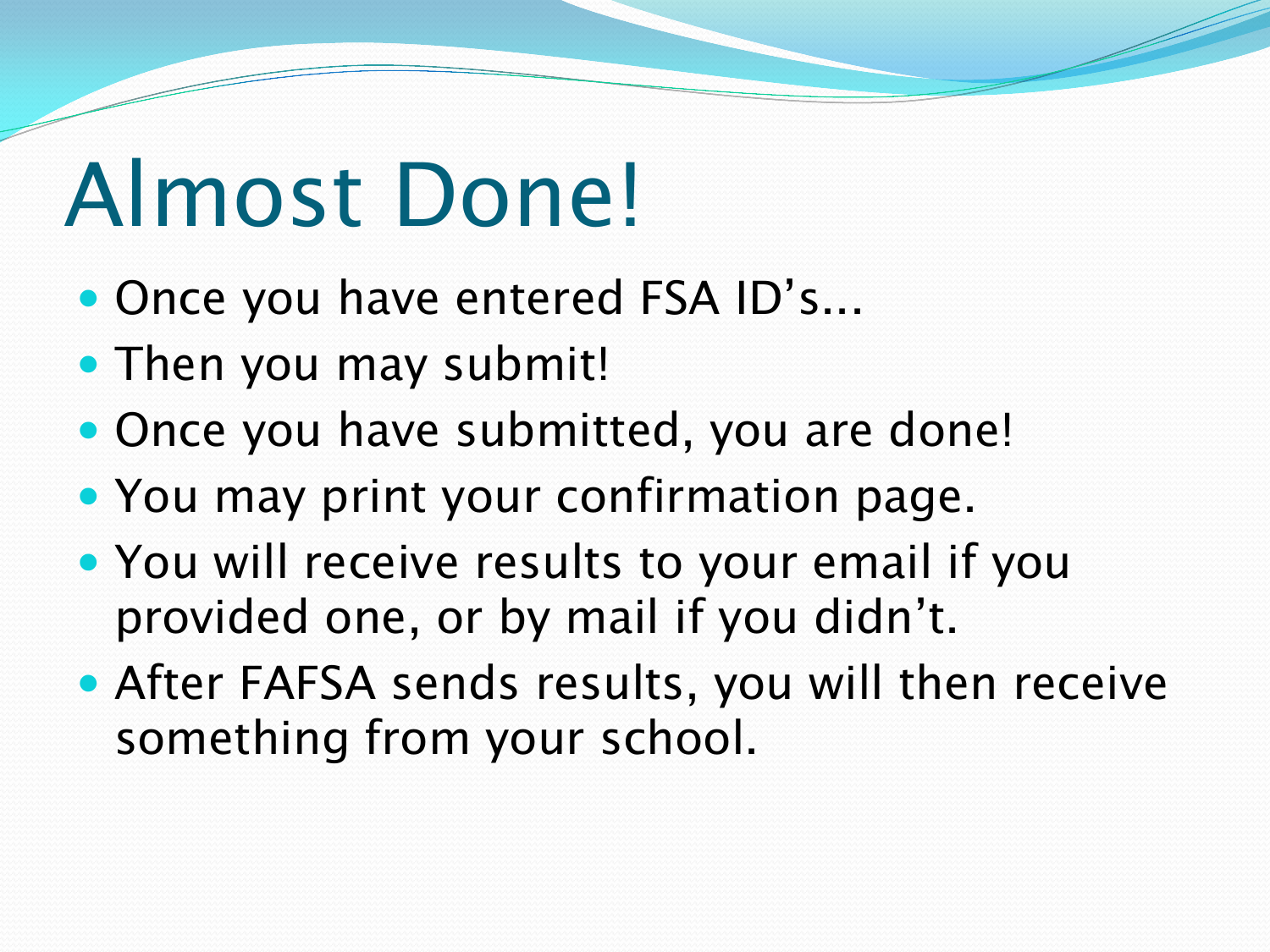## [www.fafsa.gov](http://www.fafsa.gov/) click on

Federal Student Aid

PROUD SPONSOR of the AMERICAN MIND®

#### Create a New FSA ID

An FSA ID gives you access to Federal Student Aid's online systems and can serve as your legal signature.

A **FSA ID** 

Lingnon | Lopanor

Only create an FSA ID using your own personal information and for your own exclusive use. You are not authorized to create an FSA ID on behalf of someone else, including a family member. Misrepresentation of your identity to the federal government could result in criminal or civil penalties.

To create your own personal FSA ID, enter answers for the questions below and select **CONTINUE.** 

Important: When you are done click the CANCEL button to clear your data, even if you did not finish creating your FSA ID. Just closing your browser window or going to another website may not be enough to prevent other people using this computer from seeing your information until the session expires.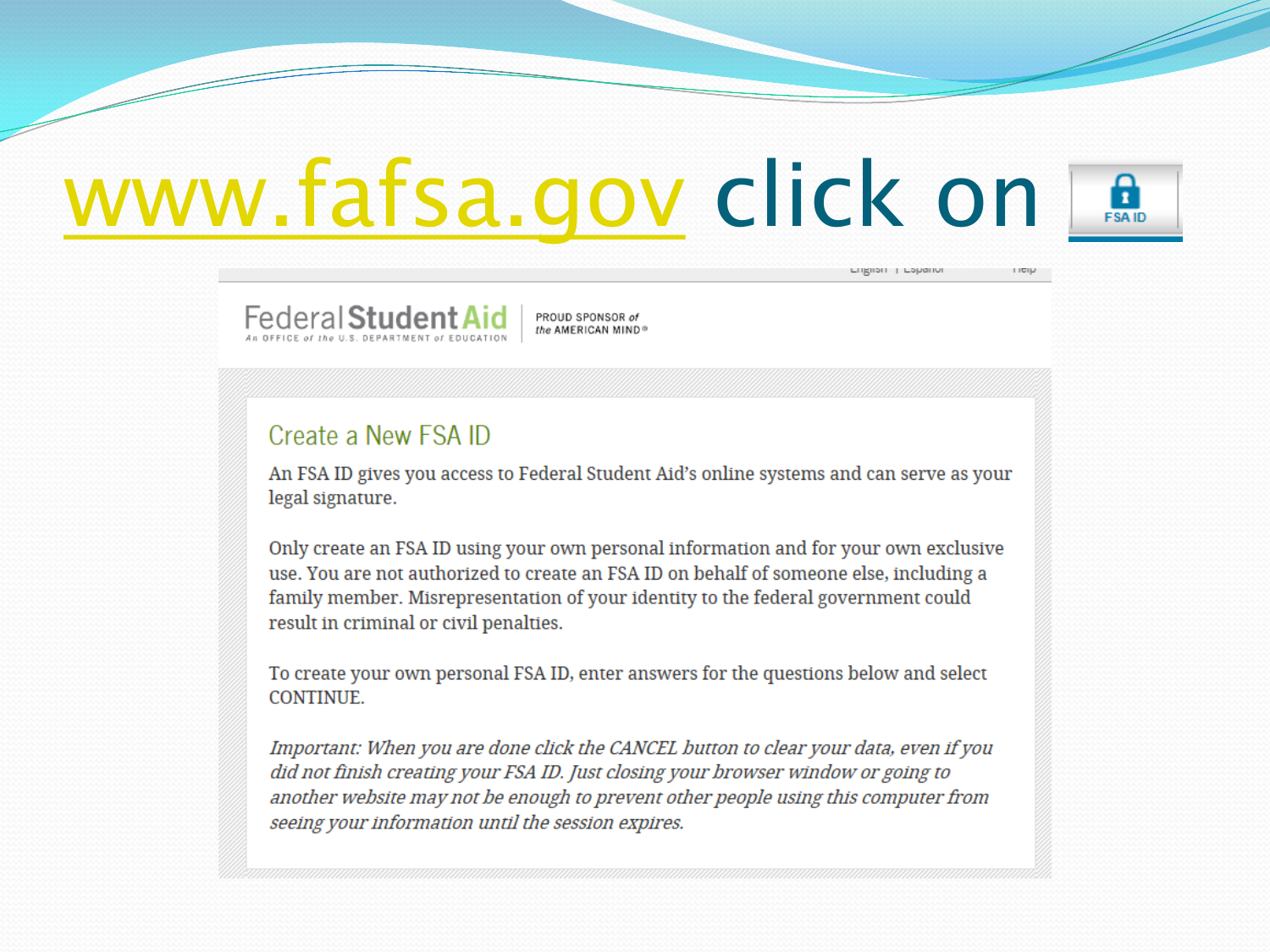#### Common Errors

- Wrong Website…don't mistype.
	- It is [www.fafsa.gov](http://www.fafsa.ed.gov/)
- Social Security Numbers
- **Birthdates**
- Name: must be as it appears on social security card
- Who is parent?
- Which one to use if divorced?
- AGI, taxes paid, and income from work.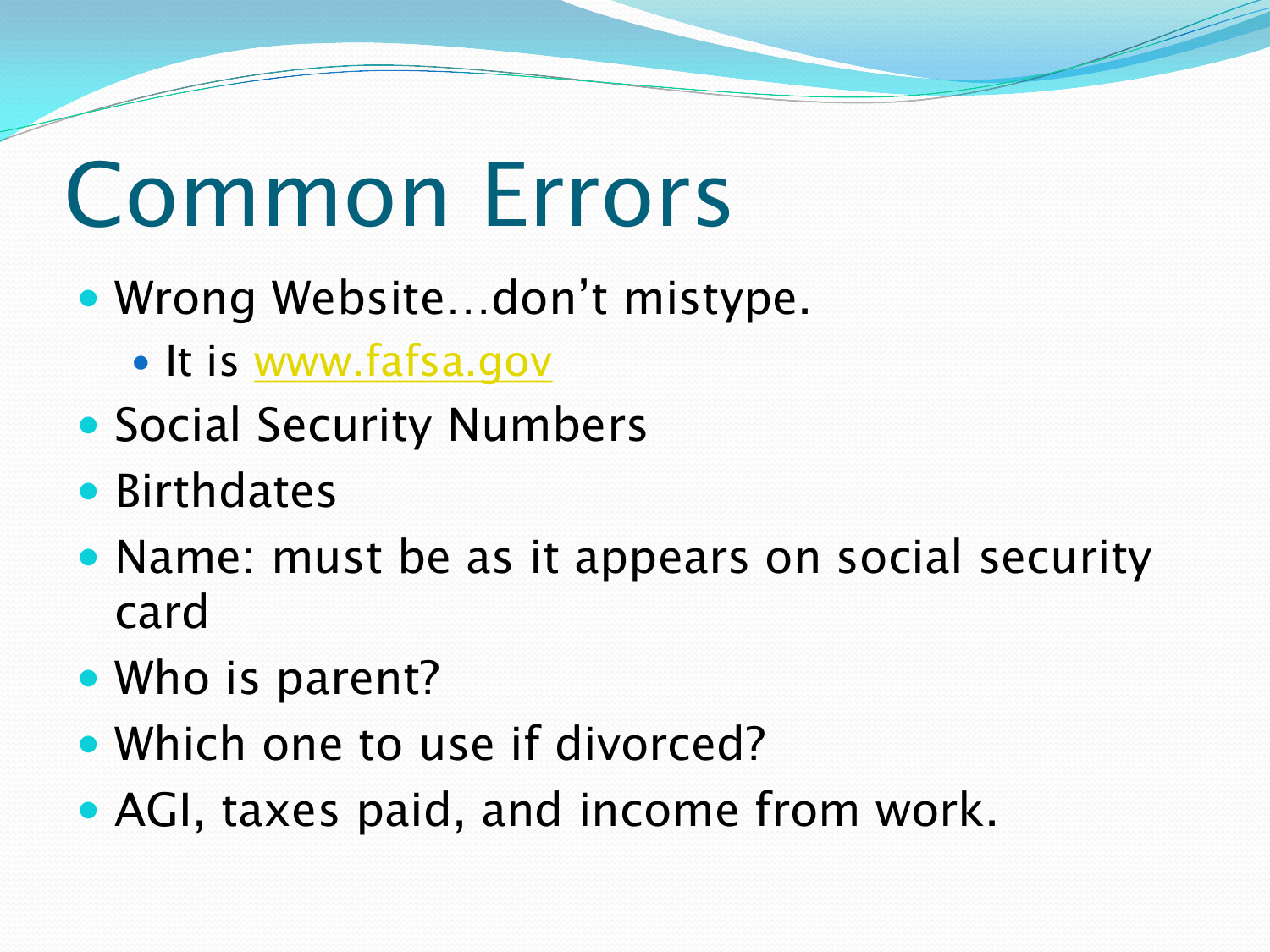## DEADLINES

- Be aware of your school's Priority Deadline.
- Every school has one, and they are normally different.
- You can start filing the FAFSA each year on Oct 1st for the next year!
- State Deadline for aid is Oct 1<sup>st</sup> the following year.
- Make sure if your school requires another form along with FAFSA and what deadline is for that.
- Don't be afraid to ask questions of your school.
- Visit their website, most schools have their info on their websites.